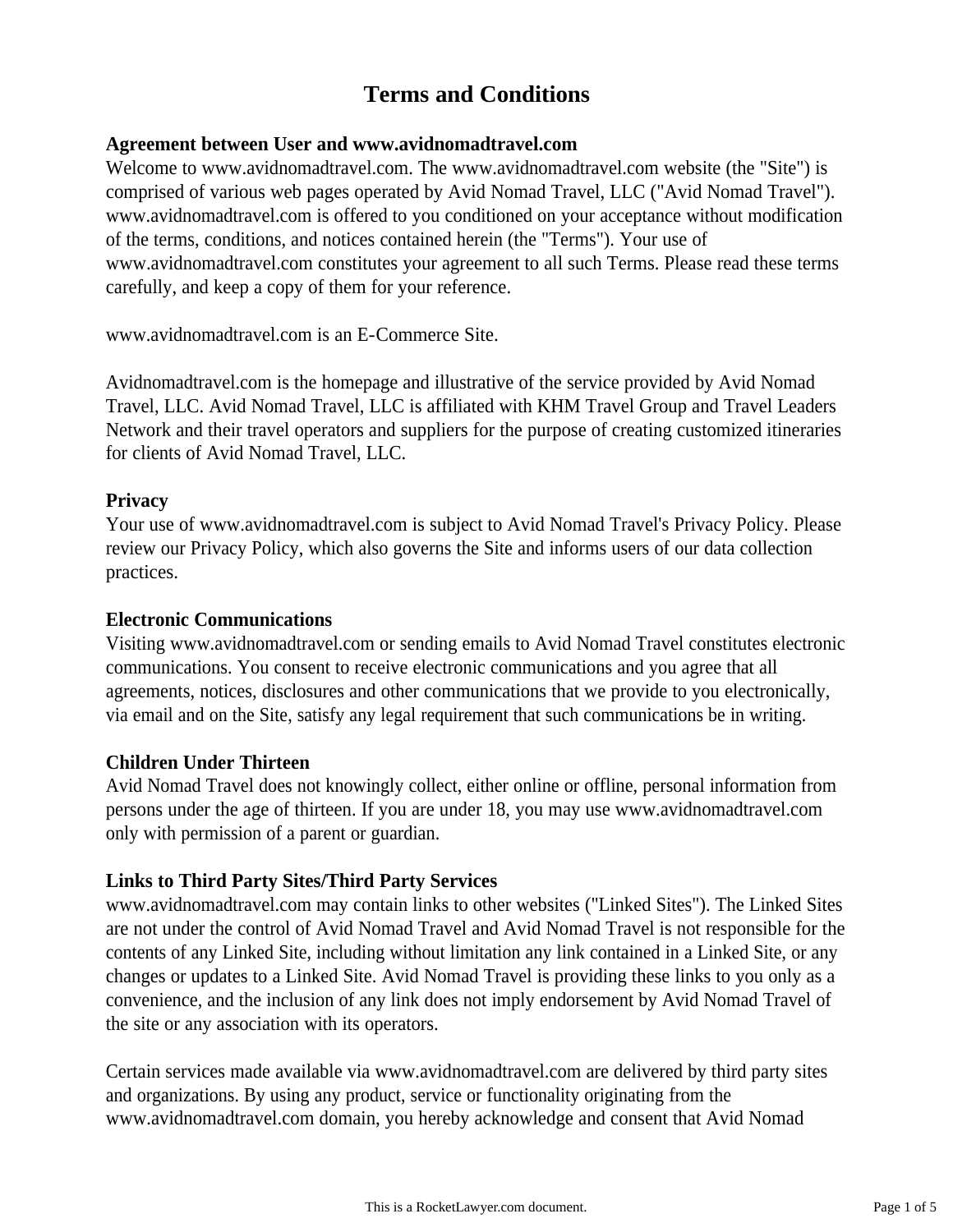Travel may share such information and data with any third party with whom Avid Nomad Travel has a contractual relationship to provide the requested product, service or functionality on behalf of www.avidnomadtravel.com users and customers.

## **No Unlawful or Prohibited Use/Intellectual Property**

You are granted a non-exclusive, non-transferable, revocable license to access and use www.avidnomadtravel.com strictly in accordance with these terms of use. As a condition of your use of the Site, you warrant to Avid Nomad Travel that you will not use the Site for any purpose that is unlawful or prohibited by these Terms. You may not use the Site in any manner which could damage, disable, overburden, or impair the Site or interfere with any other party's use and enjoyment of the Site. You may not obtain or attempt to obtain any materials or information through any means not intentionally made available or provided for through the Site.

All content included as part of the Service, such as text, graphics, logos, images, as well as the compilation thereof, and any software used on the Site, is the property of Avid Nomad Travel or its suppliers and protected by copyright and other laws that protect intellectual property and proprietary rights. You agree to observe and abide by all copyright and other proprietary notices, legends or other restrictions contained in any such content and will not make any changes thereto.

You will not modify, publish, transmit, reverse engineer, participate in the transfer or sale, create derivative works, or in any way exploit any of the content, in whole or in part, found on the Site. Avid Nomad Travel content is not for resale. Your use of the Site does not entitle you to make any unauthorized use of any protected content, and in particular you will not delete or alter any proprietary rights or attribution notices in any content. You will use protected content solely for your personal use, and will make no other use of the content without the express written permission of Avid Nomad Travel and the copyright owner. You agree that you do not acquire any ownership rights in any protected content. We do not grant you any licenses, express or implied, to the intellectual property of Avid Nomad Travel or our licensors except as expressly authorized by these Terms.

#### **Third Party Accounts**

You will be able to connect your Avid Nomad Travel account to third party accounts. By connecting your Avid Nomad Travel account to your third party account, you acknowledge and agree that you are consenting to the continuous release of information about you to others (in accordance with your privacy settings on those third party sites). If you do not want information about you to be shared in this manner, do not use this feature.

#### **International Users**

The Service is controlled, operated and administered by Avid Nomad Travel from our offices within the USA. If you access the Service from a location outside the USA, you are responsible for compliance with all local laws. You agree that you will not use the Avid Nomad Travel Content accessed through www.avidnomadtravel.com in any country or in any manner prohibited by any applicable laws, restrictions or regulations.

# **Indemnification**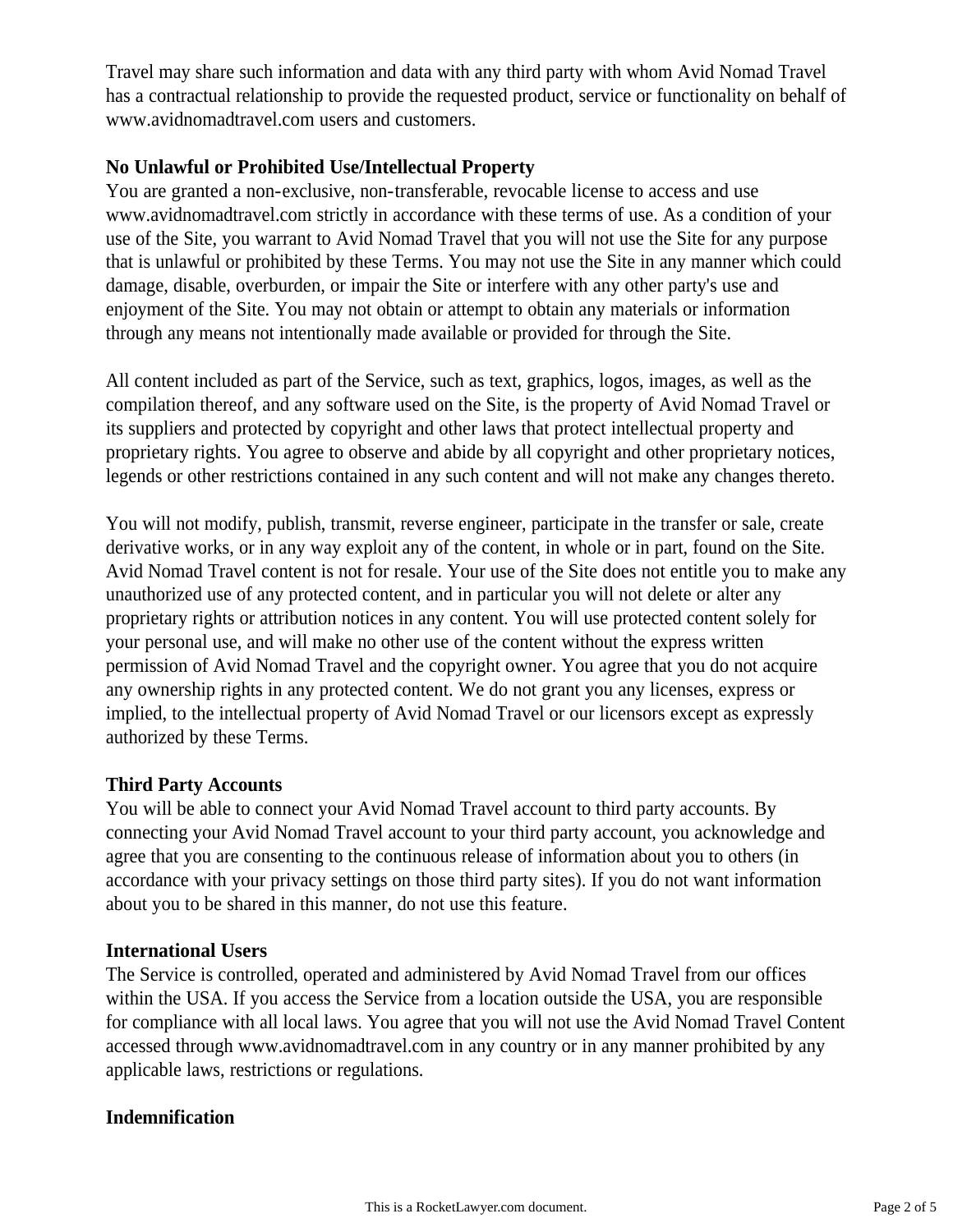You agree to indemnify, defend and hold harmless Avid Nomad Travel, its officers, directors, employees, agents and third parties, for any losses, costs, liabilities and expenses (including reasonable attorney's fees) relating to or arising out of your use of or inability to use the Site or services, any user postings made by you, your violation of any terms of this Agreement or your violation of any rights of a third party, or your violation of any applicable laws, rules or regulations. Avid Nomad Travel reserves the right, at its own cost, to assume the exclusive defense and control of any matter otherwise subject to indemnification by you, in which event you will fully cooperate with Avid Nomad Travel in asserting any available defenses.

## **Arbitration**

In the event the parties are not able to resolve any dispute between them arising out of or concerning these Terms and Conditions, or any provisions hereof, whether in contract, tort, or otherwise at law or in equity for damages or any other relief, then such dispute shall be resolved only by final and binding arbitration pursuant to the Federal Arbitration Act, conducted by a single neutral arbitrator and administered by the American Arbitration Association, or a similar arbitration service selected by the parties, in a location mutually agreed upon by the parties. The arbitrator's award shall be final, and judgment may be entered upon it in any court having jurisdiction. In the event that any legal or equitable action, proceeding or arbitration arises out of or concerns these Terms and Conditions, the prevailing party shall be entitled to recover its costs and reasonable attorney's fees. The parties agree to arbitrate all disputes and claims in regards to these Terms and Conditions or any disputes arising as a result of these Terms and Conditions, whether directly or indirectly, including Tort claims that are a result of these Terms and Conditions. The parties agree that the Federal Arbitration Act governs the interpretation and enforcement of this provision. The entire dispute, including the scope and enforceability of this arbitration provision shall be determined by the Arbitrator. This arbitration provision shall survive the termination of these Terms and Conditions.

# **Class Action Waiver**

Any arbitration under these Terms and Conditions will take place on an individual basis; class arbitrations and class/representative/collective actions are not permitted. THE PARTIES AGREE THAT A PARTY MAY BRING CLAIMS AGAINST THE OTHER ONLY IN EACH'S INDIVIDUAL CAPACITY, AND NOT AS A PLAINTIFF OR CLASS MEMBER IN ANY PUTATIVE CLASS, COLLECTIVE AND/ OR REPRESENTATIVE PROCEEDING, SUCH AS IN THE FORM OF A PRIVATE ATTORNEY GENERAL ACTION AGAINST THE OTHER. Further, unless both you and Avid Nomad Travel agree otherwise, the arbitrator may not consolidate more than one person's claims, and may not otherwise preside over any form of a representative or class proceeding.

# **Liability Disclaimer**

THE INFORMATION, SOFTWARE, PRODUCTS, AND SERVICES INCLUDED IN OR AVAILABLE THROUGH THE SITE MAY INCLUDE INACCURACIES OR TYPOGRAPHICAL ERRORS. CHANGES ARE PERIODICALLY ADDED TO THE INFORMATION HEREIN. AVID NOMAD TRAVEL, LLC AND/OR ITS SUPPLIERS MAY MAKE IMPROVEMENTS AND/OR CHANGES IN THE SITE AT ANY TIME.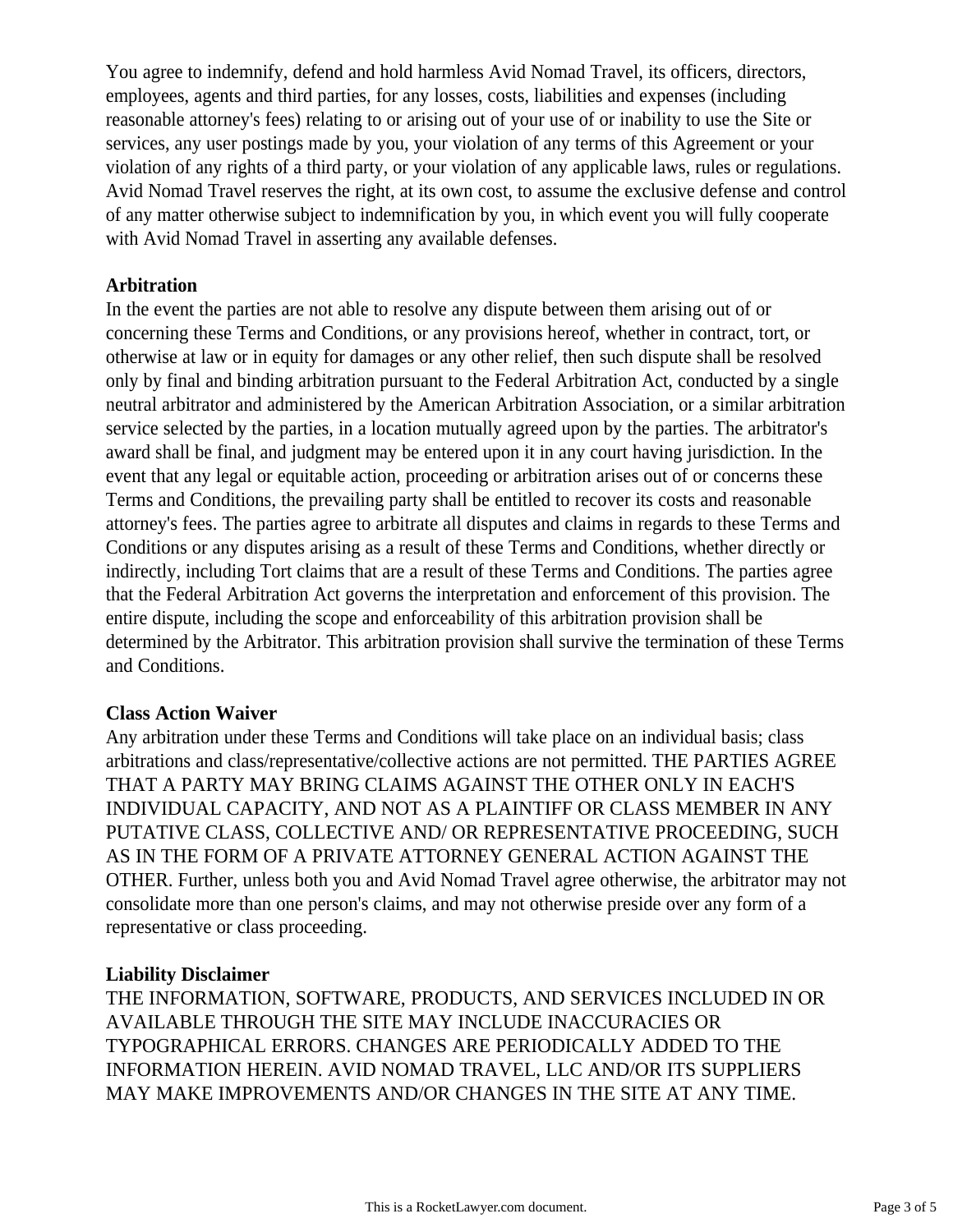AVID NOMAD TRAVEL, LLC AND/OR ITS SUPPLIERS MAKE NO REPRESENTATIONS ABOUT THE SUITABILITY, RELIABILITY, AVAILABILITY, TIMELINESS, AND ACCURACY OF THE INFORMATION, SOFTWARE, PRODUCTS, SERVICES AND RELATED GRAPHICS CONTAINED ON THE SITE FOR ANY PURPOSE. TO THE MAXIMUM EXTENT PERMITTED BY APPLICABLE LAW, ALL SUCH INFORMATION, SOFTWARE, PRODUCTS, SERVICES AND RELATED GRAPHICS ARE PROVIDED "AS IS" WITHOUT WARRANTY OR CONDITION OF ANY KIND. AVID NOMAD TRAVEL, LLC AND/OR ITS SUPPLIERS HEREBY DISCLAIM ALL WARRANTIES AND CONDITIONS WITH REGARD TO THIS INFORMATION, SOFTWARE, PRODUCTS, SERVICES AND RELATED GRAPHICS, INCLUDING ALL IMPLIED WARRANTIES OR CONDITIONS OF MERCHANTABILITY, FITNESS FOR A PARTICULAR PURPOSE, TITLE AND NON-INFRINGEMENT.

TO THE MAXIMUM EXTENT PERMITTED BY APPLICABLE LAW, IN NO EVENT SHALL AVID NOMAD TRAVEL, LLC AND/OR ITS SUPPLIERS BE LIABLE FOR ANY DIRECT, INDIRECT, PUNITIVE, INCIDENTAL, SPECIAL, CONSEQUENTIAL DAMAGES OR ANY DAMAGES WHATSOEVER INCLUDING, WITHOUT LIMITATION, DAMAGES FOR LOSS OF USE, DATA OR PROFITS, ARISING OUT OF OR IN ANY WAY CONNECTED WITH THE USE OR PERFORMANCE OF THE SITE, WITH THE DELAY OR INABILITY TO USE THE SITE OR RELATED SERVICES, THE PROVISION OF OR FAILURE TO PROVIDE SERVICES, OR FOR ANY INFORMATION, SOFTWARE, PRODUCTS, SERVICES AND RELATED GRAPHICS OBTAINED THROUGH THE SITE, OR OTHERWISE ARISING OUT OF THE USE OF THE SITE, WHETHER BASED ON CONTRACT, TORT, NEGLIGENCE, STRICT LIABILITY OR OTHERWISE, EVEN IF AVID NOMAD TRAVEL, LLC OR ANY OF ITS SUPPLIERS HAS BEEN ADVISED OF THE POSSIBILITY OF DAMAGES. BECAUSE SOME STATES/JURISDICTIONS DO NOT ALLOW THE EXCLUSION OR LIMITATION OF LIABILITY FOR CONSEQUENTIAL OR INCIDENTAL DAMAGES, THE ABOVE LIMITATION MAY NOT APPLY TO YOU. IF YOU ARE DISSATISFIED WITH ANY PORTION OF THE SITE, OR WITH ANY OF THESE TERMS OF USE, YOUR SOLE AND EXCLUSIVE REMEDY IS TO DISCONTINUE USING THE SITE.

#### **Termination/Access Restriction**

Avid Nomad Travel reserves the right, in its sole discretion, to terminate your access to the Site and the related services or any portion thereof at any time, without notice. To the maximum extent permitted by law, this agreement is governed by the laws of the State of Illinois and you hereby consent to the exclusive jurisdiction and venue of courts in Illinois in all disputes arising out of or relating to the use of the Site. Use of the Site is unauthorized in any jurisdiction that does not give effect to all provisions of these Terms, including, without limitation, this section.

You agree that no joint venture, partnership, employment, or agency relationship exists between you and Avid Nomad Travel as a result of this agreement or use of the Site. Avid Nomad Travel's performance of this agreement is subject to existing laws and legal process, and nothing contained in this agreement is in derogation of Avid Nomad Travel's right to comply with governmental, court